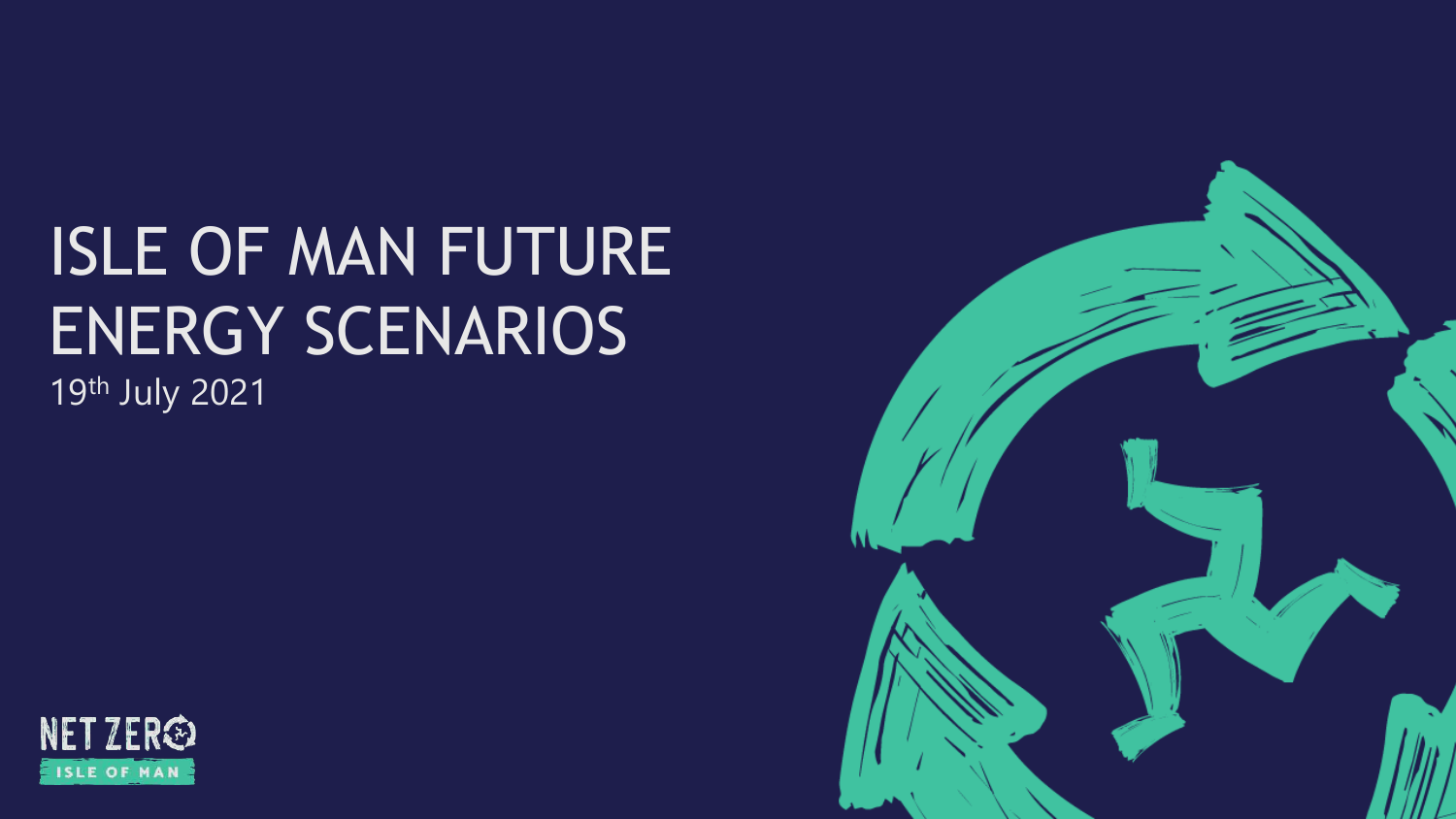

# Climate Targets

- In December 2020, the Isle of Man Government launched its Future Energy Scenarios (FES) Strategy to determine the pathway to meet the following:
	- **To ensure 75% of the island's electricity is generated from renewable sources by 2035**
	- **To deliver Net Zero emissions by 2050**
- Electricity generation is now responsible for around 33% of all Greenhouse Gas Emissions on the Isle of Man.
- Without the decarbonisation of electricity, it is not possible to reduce emissions in other areas e.g. Heating, Transport etc.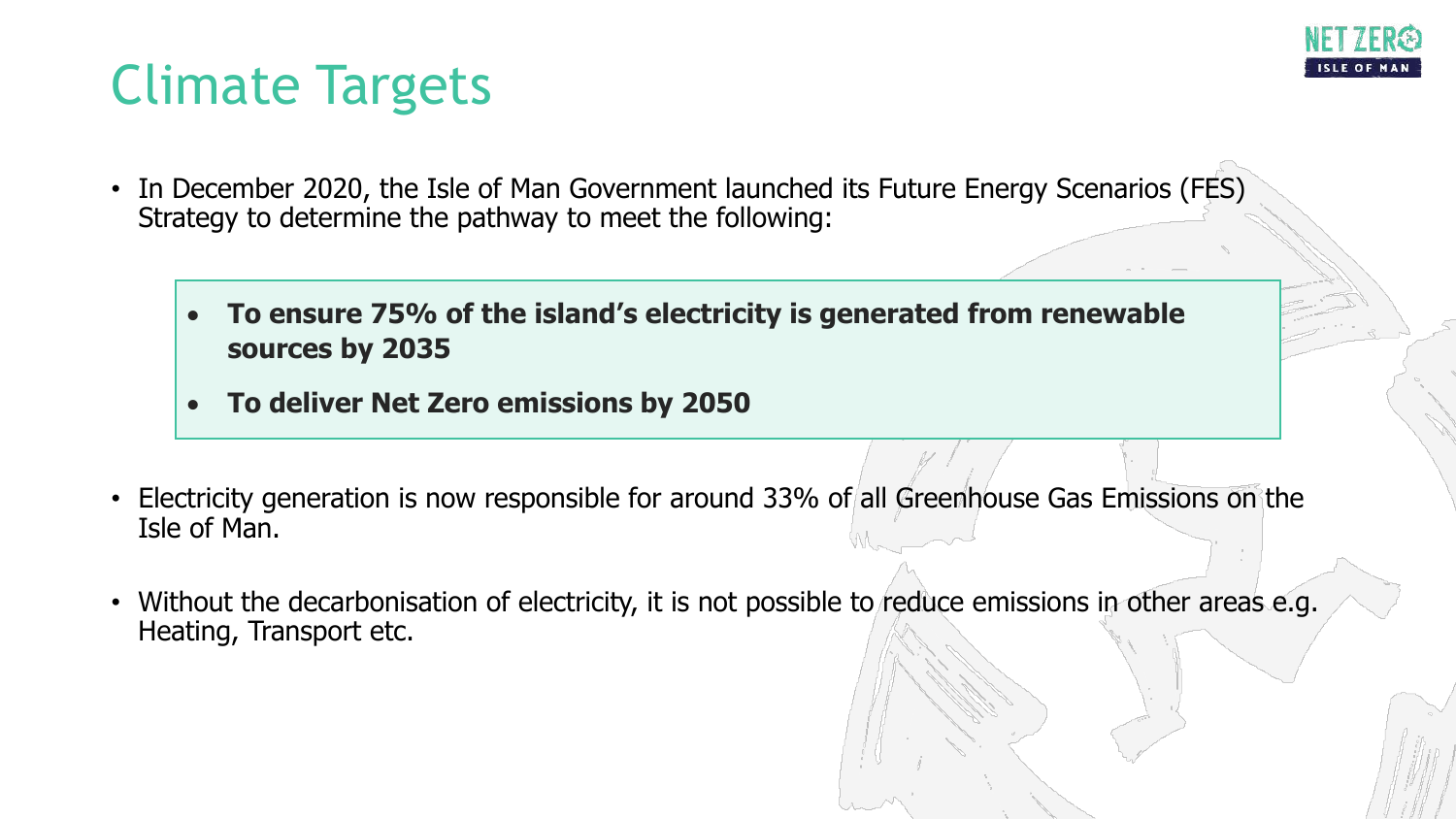

# The Energy Trilemma



affordable and abundant energy for industrial, commercial and domestic use.

#### SOURCE: WORLD ENERGY COUNCIL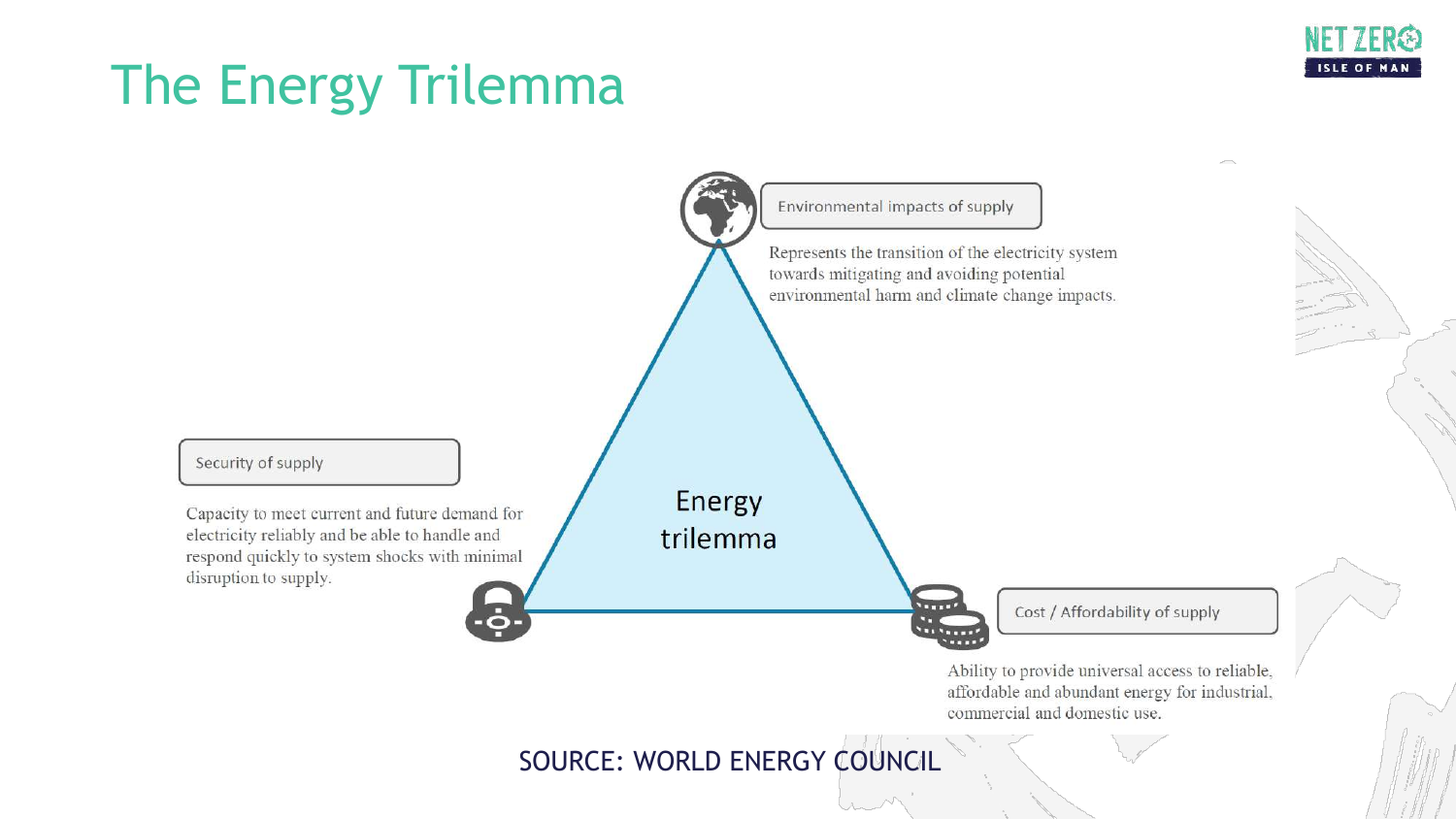# Current Generation Mix – *(92% generated from imported energy)*

**ISLE OF MA** 



Majority of current power generated from imported gas N-2 resilience meets peak demand if two largest assets are unavailable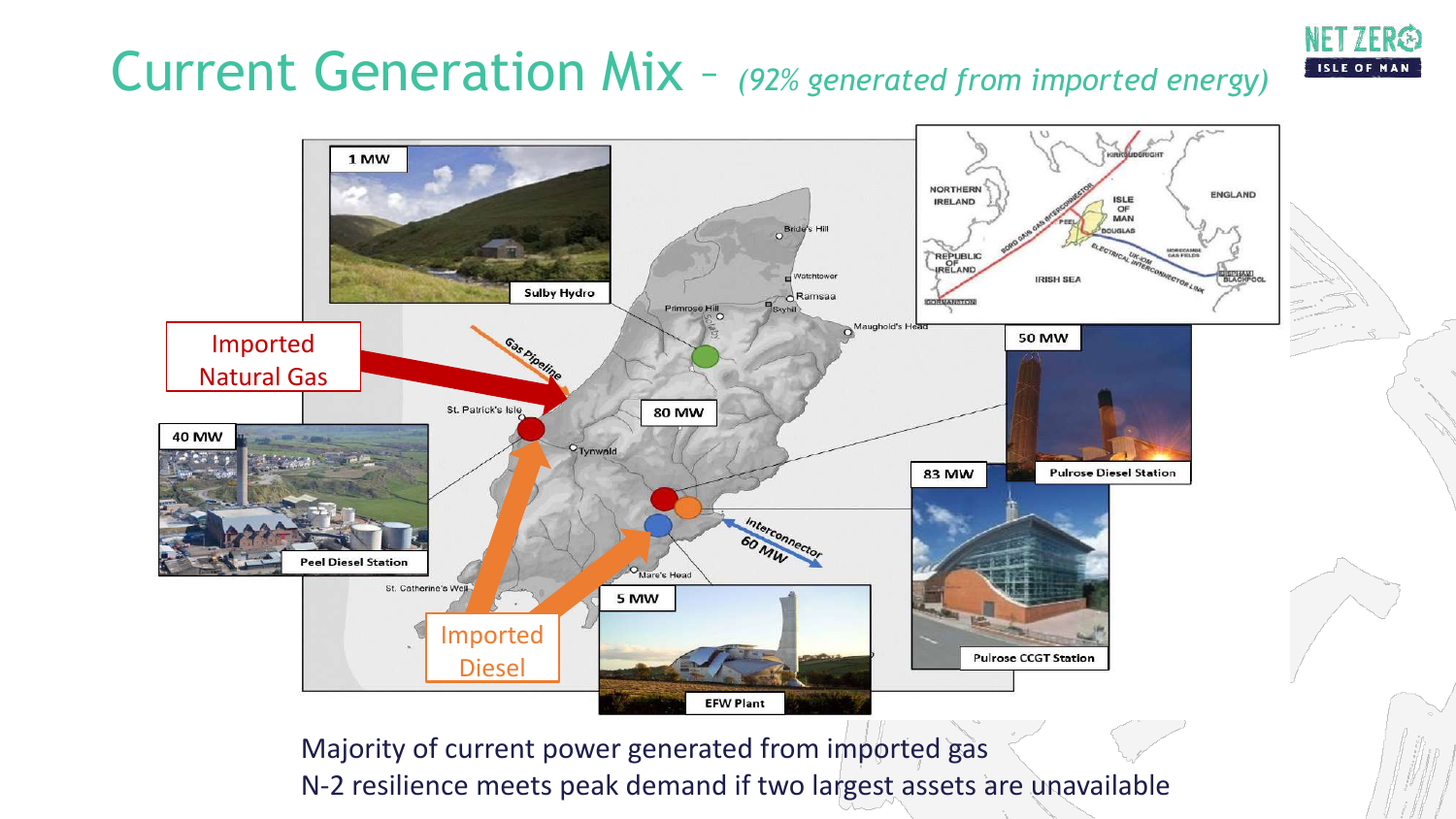### ISLE OF

# Emissions from Electricity Supply



*Source: Aether*

Electricity generation is currently the largest source of carbon emissions on the Isle of Man. Importation of electricity from the UK would immediately reduce the Isle of Man emissions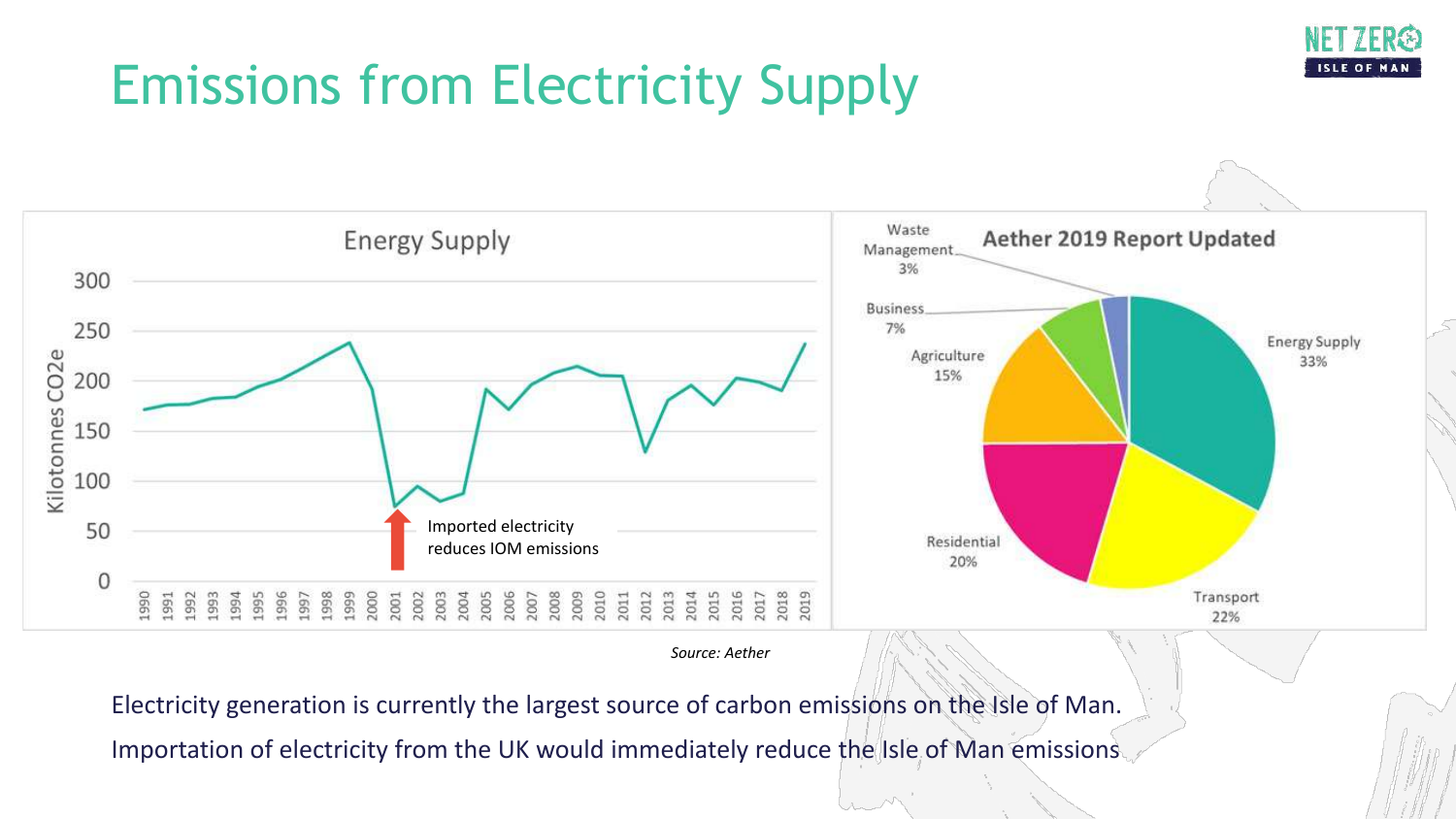

# Generation Capacity to Meet Demand

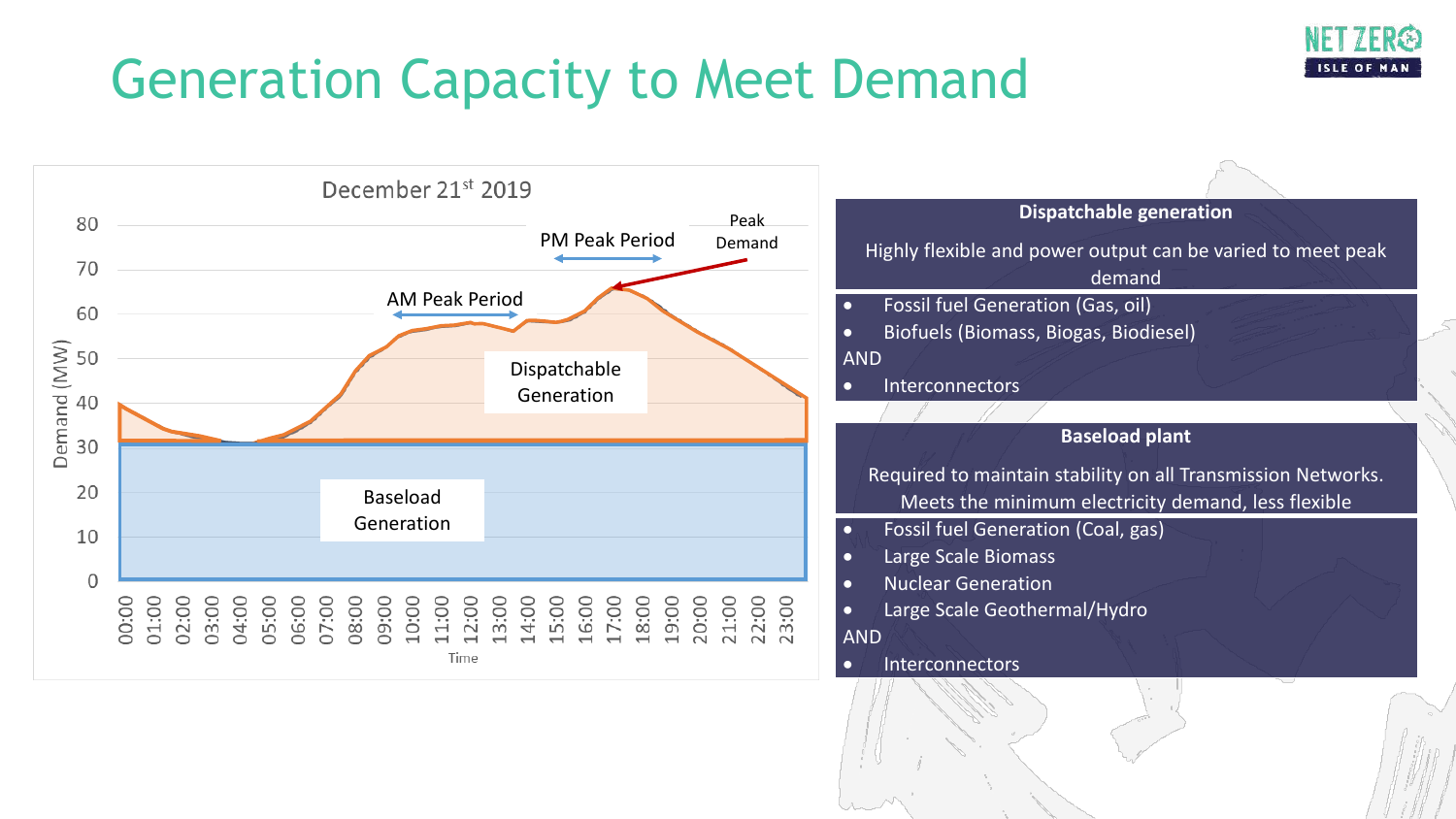

# Baseload Options for Isle of Man

#### **Interconnector**

#### Advantages:

- Cheapest baseload option for island in terms of CAPEX and O&M costs.
- Provides a route for exported electricity from the island when generation exceeds demand.
- Provides both dispatchable and baseload capacity
- Network ancillary services can be provided by the cable itself which avoids significant network upgrade costs.
- Renewable generation can be purchased from other jurisdictions at low cost on top of standard import charges.

#### Disadvantages:

• Reliant on other jurisdictions for imports.

#### **Large Scale Biomass**



#### Advantages:

- GB currently short of baseload capacity
- Renewable source of electricity providing source material is sustainably forested

#### Disadvantages:

- Island does not have sufficient resources to grow enough biomass to meet a large generating unit
- Reliant on other jurisdictions for imports
- Biomass must be sustainably sourced to qualify as carbon neutral
- Strict environmental controls required to ensure air quality limits are achieved

#### **Small Modular Reactors**



#### Advantages:

- Large capacity from small generating unit. Huge export potential.
- GB currently short of baseload capacity
- Commitment to build 17 new SMRs by 2050
- Creation of ~500 jobs at the plant with other jobs required in regulation
- Up to 1500 visitors to island every year for outages plus WANO reviews.
- One of safest technologies

#### Disadvantages:

- Public perceives safety issues with nuclear
- Nuclear waste must be strictly controlled and managed
- Stringent Regulation and security measures must be adopted by island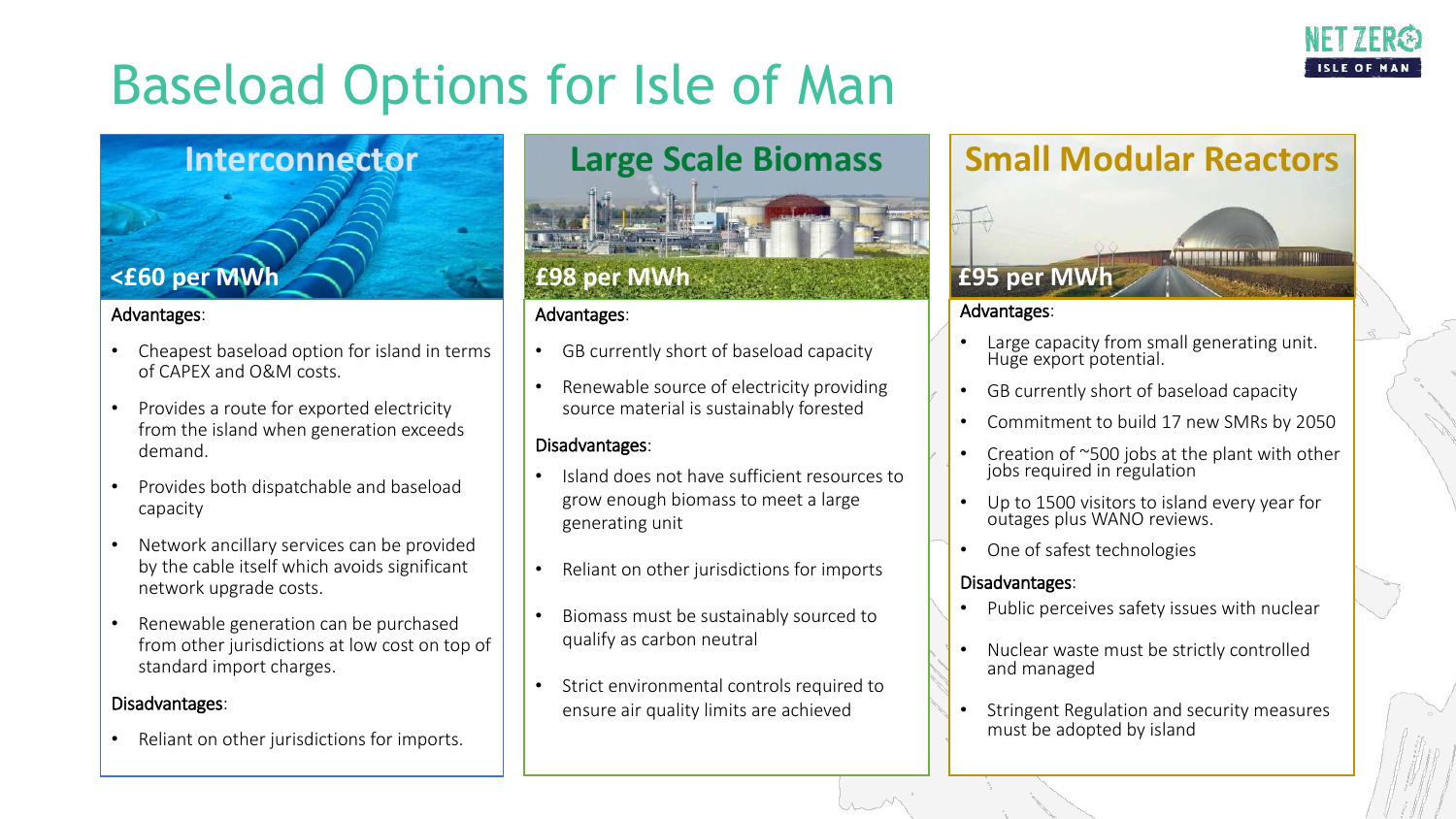

# Dispatchable Options for Isle of Man

### **Interconnector**

#### Advantages:

- Cheapest baseload option for island in terms of CAPEX and O&M costs.
- Provides a route for exported electricity from the island when generation exceeds demand.
- Provides both dispatchable and baseload capacity
- Network ancillary services can be provided by the cable itself which avoids significant network upgrade costs.

#### Disadvantages:

• Reliant on other jurisdictions for imports.



#### Advantages:

- Potential to produce 30KT of sustainably sourced solid biomass on island per year
- Potential to generate island sourced biogas (or bioethanol) from sewage and waste-crops to supply directly to the gas grid and convert the existing CCGT to biogas for renewable electricity, which could save CAPEX costs.
- Source of local forestry and lumbermill employment or potential for additional income for agriculture sector
- No reliance on other jurisdictions for small scale biomass/biogas/bioethanol.
- UK Short of dispatchable generation. Potential export market.

#### Disadvantages

- Strict environmental controls required to ensure air quality limits are achieved
- Reliant on other jurisdictions for imported biodiesel. Challenges in transport.
- Further study required to assess viability and cost of Anaerobic digestion, biodiesel and bioethanol.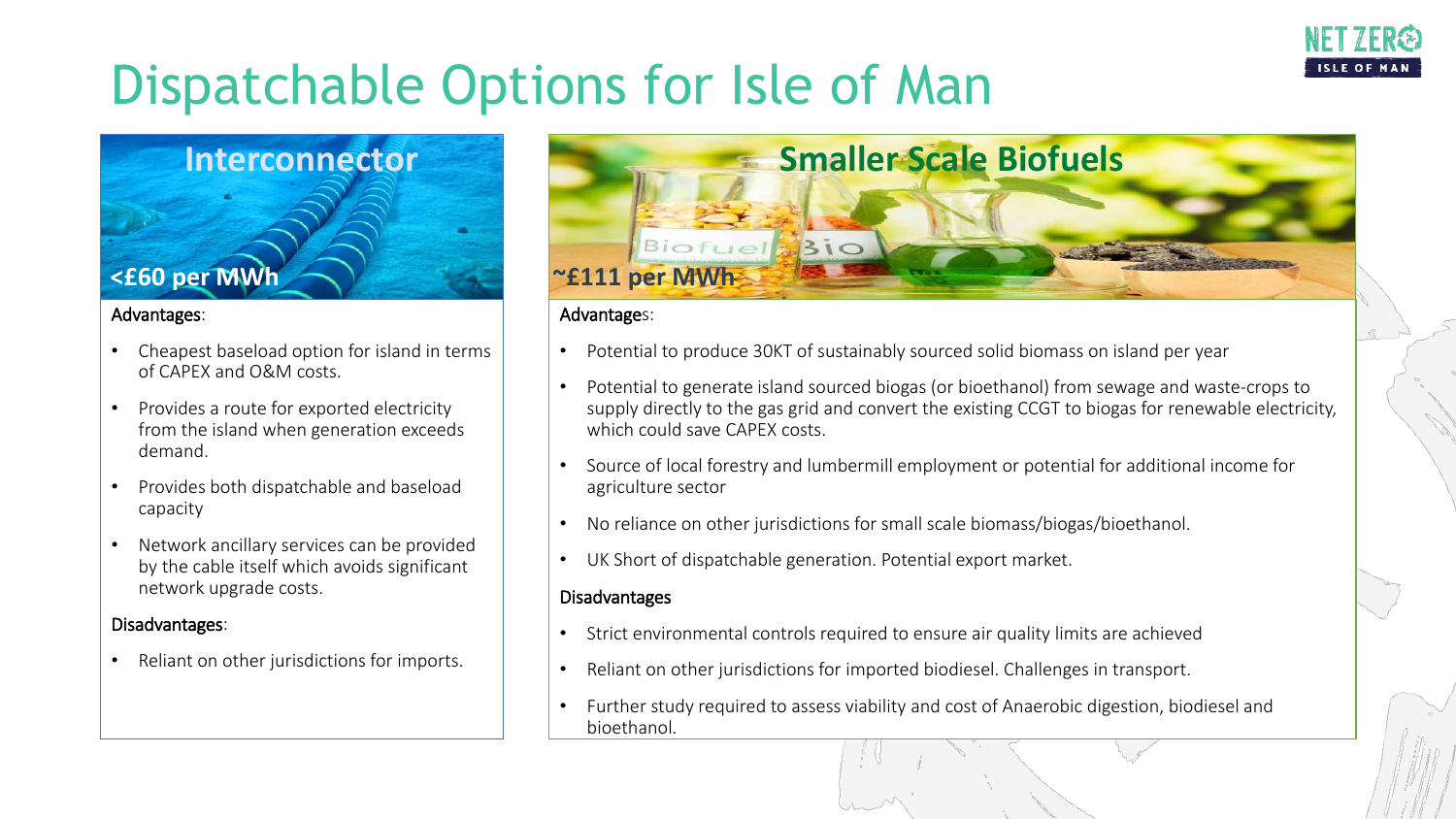

### Intermittent Renewables

Intermittent renewables are sources of generation powered by natural resources i.e. wind, tide and solar.

**<£60 per MWh** The power output (or availability) of these generation units is highly dependent on prevailing weather conditions.

The lack of ability to vary power output from intermittent renewables means voltage and frequency (along with many other stabilising factors) cannot be controlled on their own. These technologies can off-set some or all of the dispatchable generation assets when they are available but must still be stabilised. This is why baseload generation units are still required.

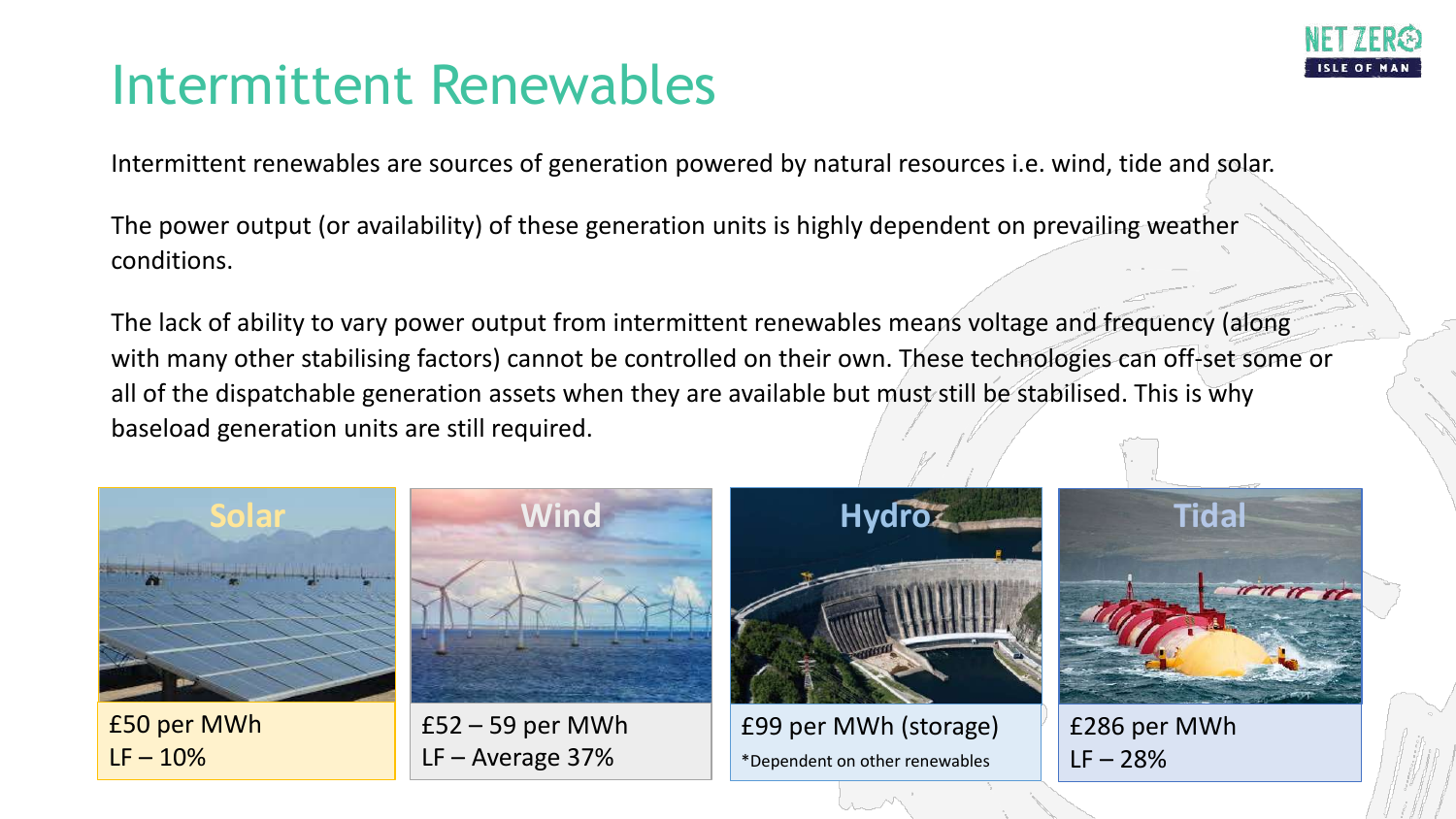

### UK Interconnectors

#### **Currently 4GW of interconnector capacity:**

- 2,000MW to France
- 1,000MW to the Netherlands
- 500MW to Northern Ireland
- 500MW to the Republic of Ireland

#### **Future 7.7GW of planned interconnector capacity:**

- 3,400MW to France
- 1,000MW to Belgium
- 1,400MW to Norway
- 1,400MW to Denmark
- 500MW to Ireland



Isle of Man has an existing 60MW cable connection to the UK Interconnectors provide export opportunities, security and stabilisation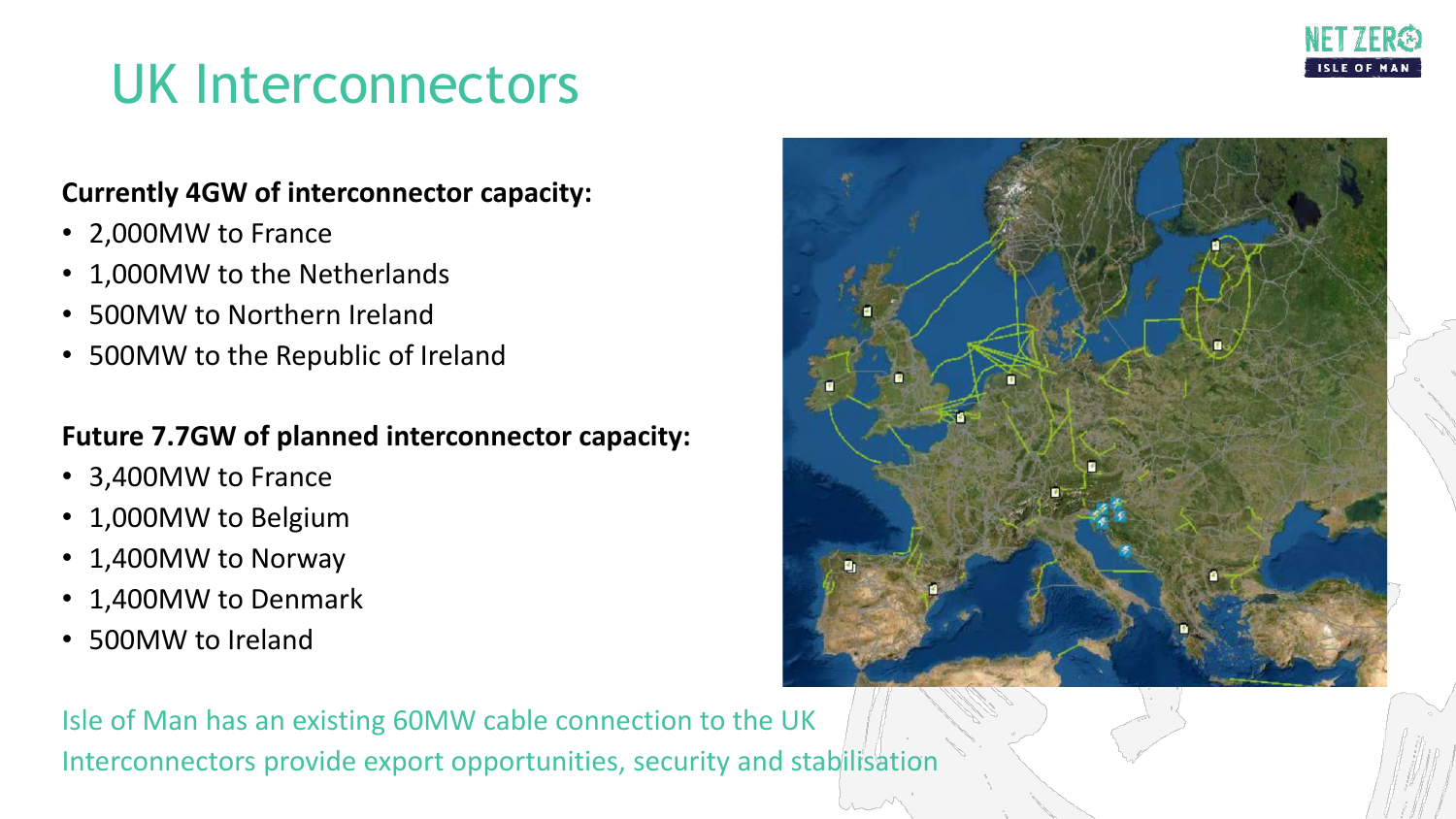

## Investment Still Required without Net Zero



This was not fully modelled as it is not considered an appropriate route given the climate emergency. In all scenarios demand is projected to increase due to increased electricity for heating and transport. New assets are required to maintain N-2 resilience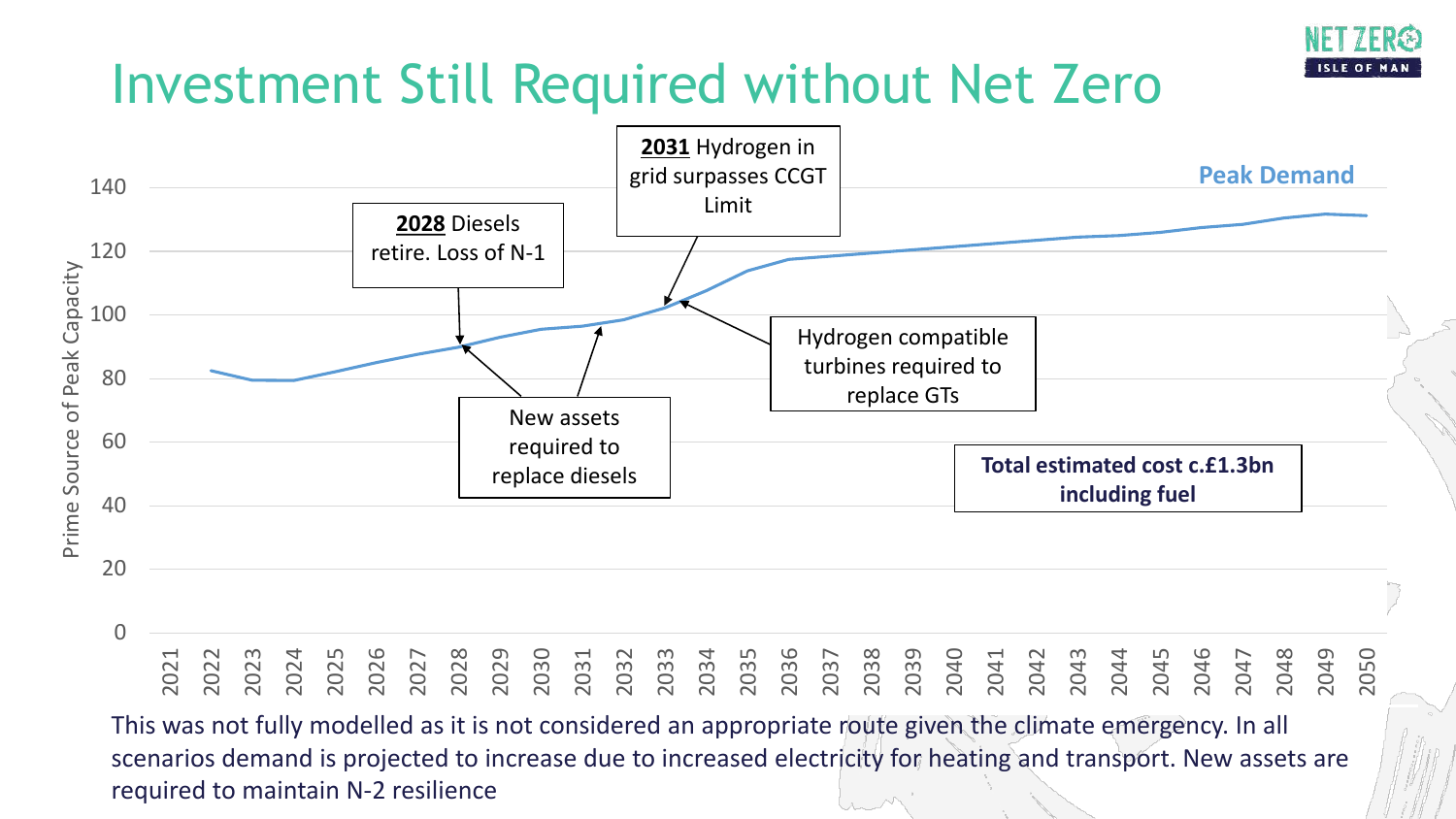

# Future Energy Scenarios Methodology

- Ove Arup appointed to prepare future energy scenarios to provide the most cost effective pathway to achieve Government emission targets.
- Work considered the balance of security of supply, low cost to consumers, and the environment.
- Arup assisted by a technical team consisting of representatives from the Climate Change Transformation Team, DEFA, DfE, Manx Utilities, Treasury and DOI.
- Independent, technical and economic modelling carried our to create three scenarios based on technologies which were appropriate for the Isle of Man.
- Two further models with greater local intermittent renewable generation were requested, removing the requirement of lowest cost.

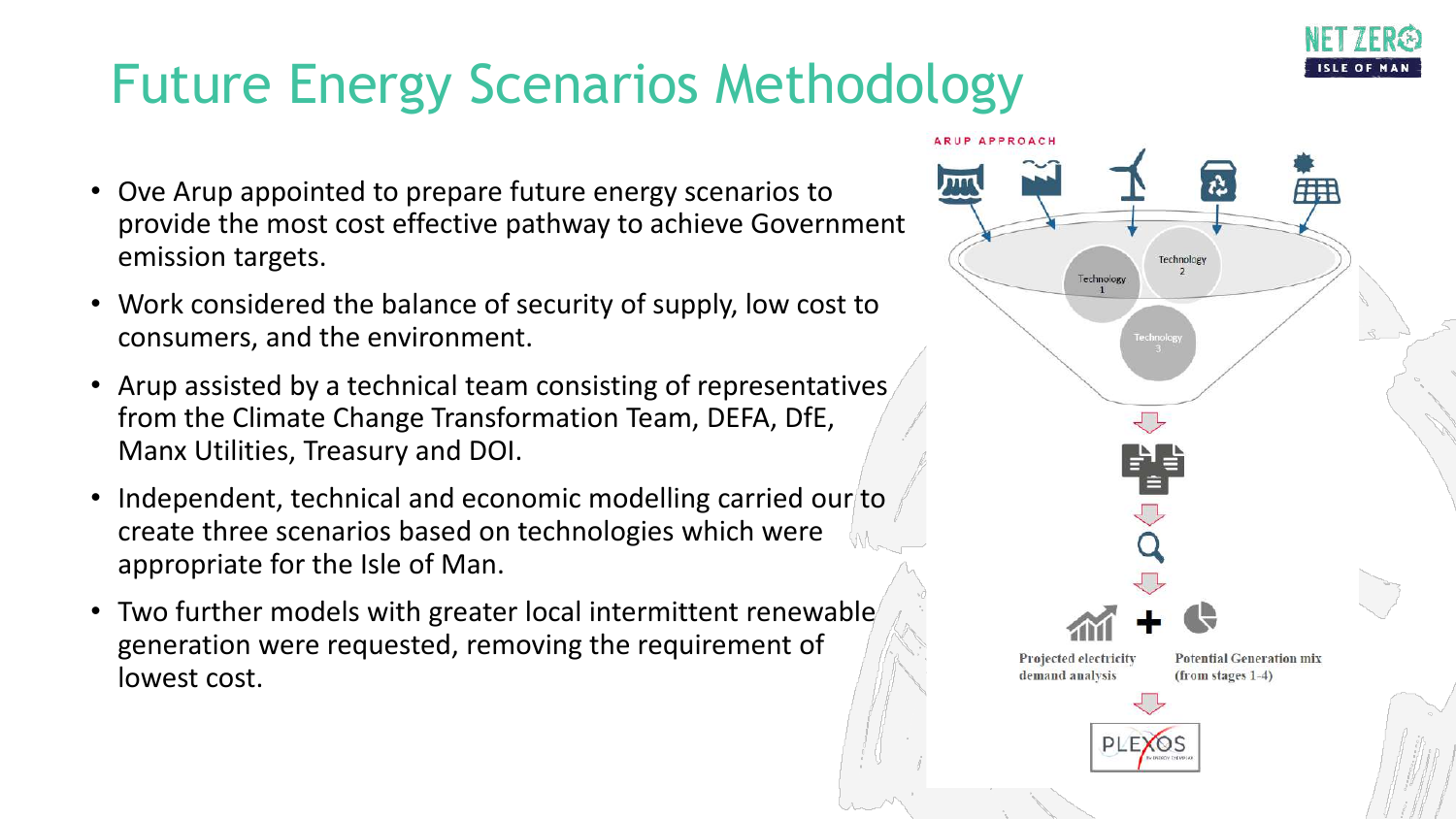



*Source: Arup Analysis*

#### demand met by island sources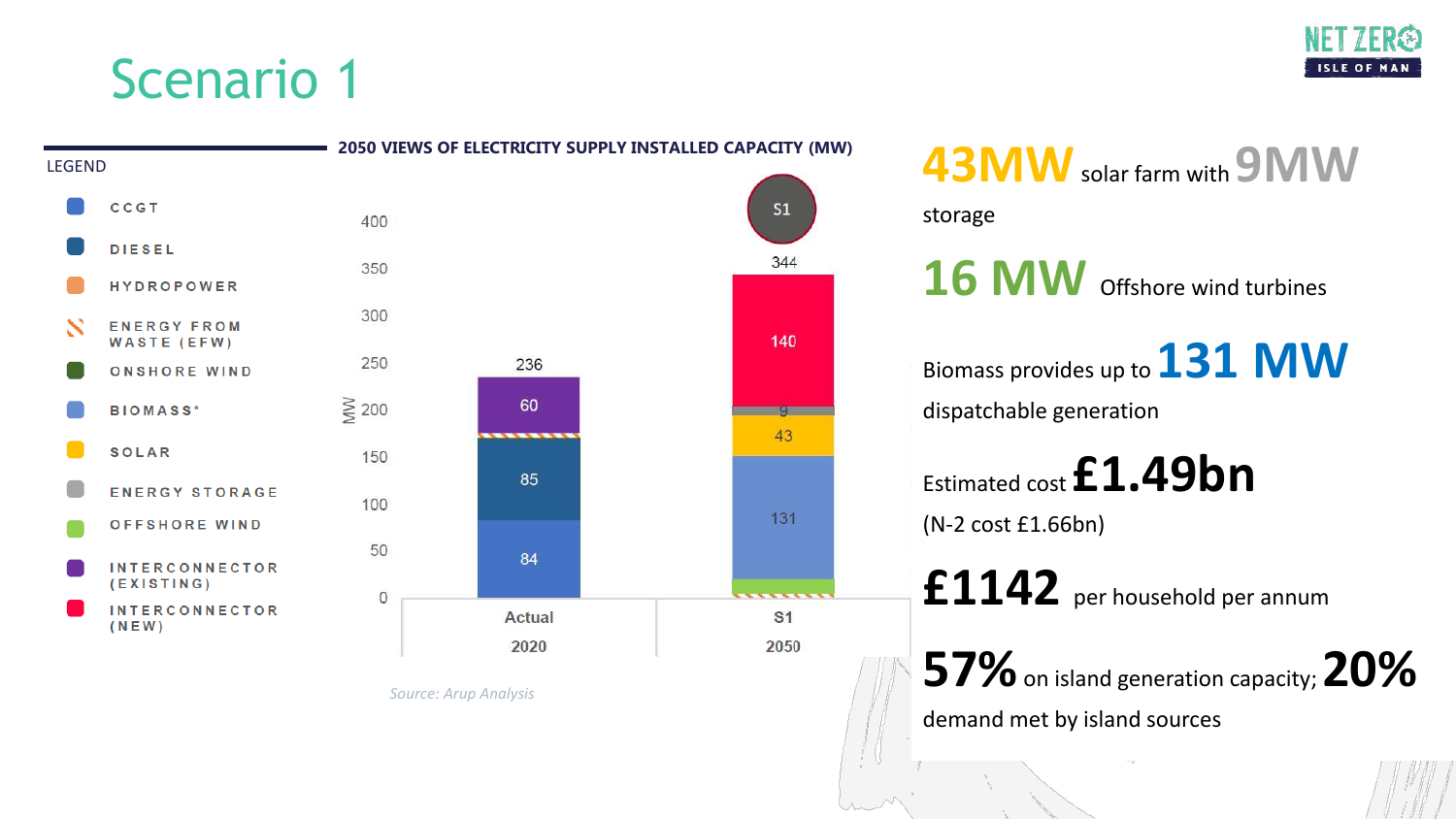



*Source: Arup Analysis*

e.g. installed on public buildings

2 x 140MW interconnectors supply

renewable electricity from GB and provide baseload

Biomass provides up to **64 MW** dispatchable generation

Estimated cost **£1.4bn**

(N-2 cost £1.57bn)

**£1073** per household per annum

**20%** on island generation capacity; **8%**

demand met from island sources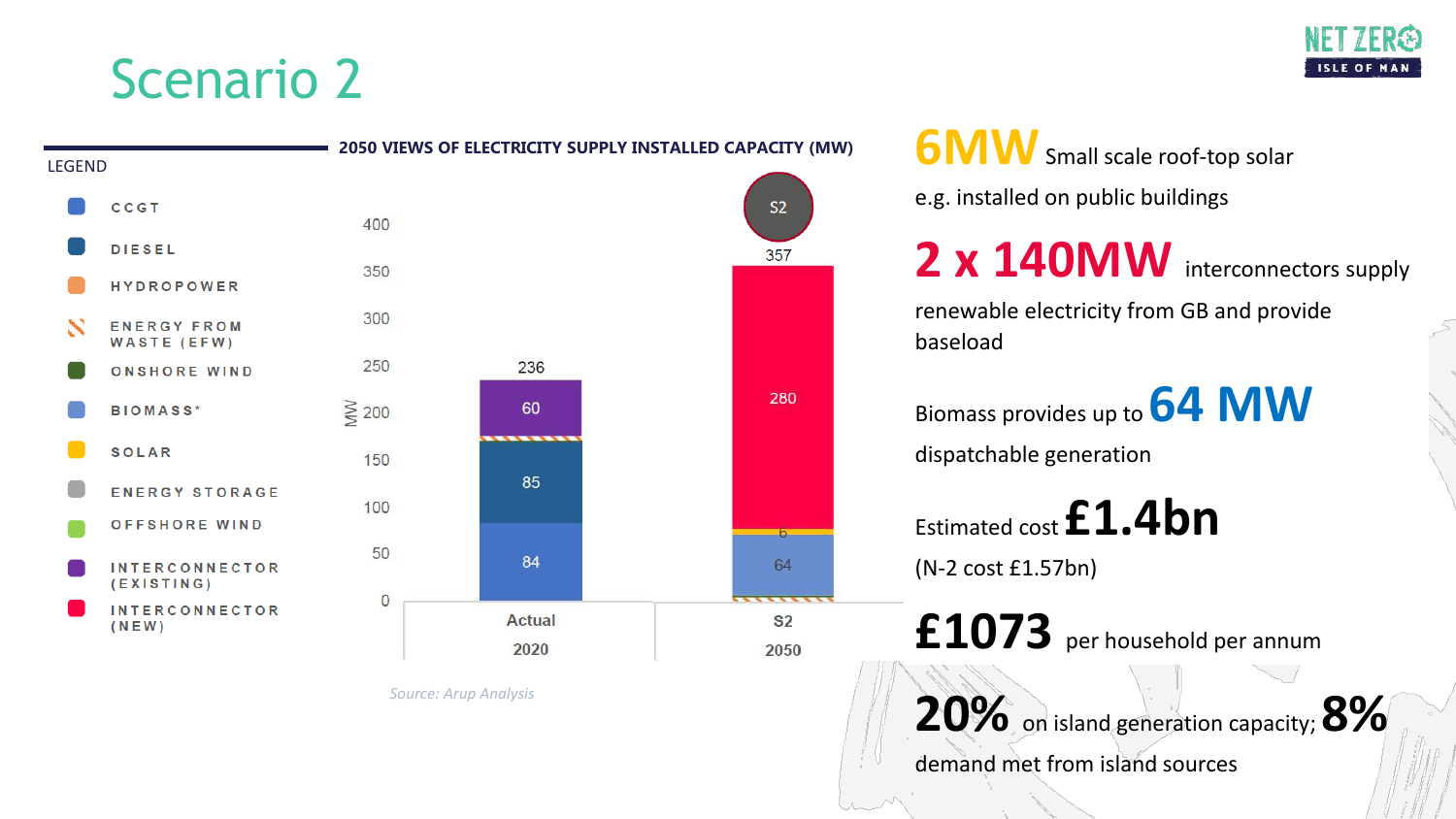



*Source: Arup Analysis*

this scenario

 $S3$ 

286

140

60

 $8 -$ 

71

 $\overline{\phantom{0}}$ 

 $S<sub>3</sub>$ 

2050

2.3 MW roof-top solar on new builds

2 **MW** Community wind projects

Biomass provides up to **71 MW** dispatchable generation and interconnector provides baseload

Estimated cost **£1.07bn** (N-2 cost £1.24bn)

**£820** per household per annum

**30%** on island generation capacity; **9%**

demand met by island sources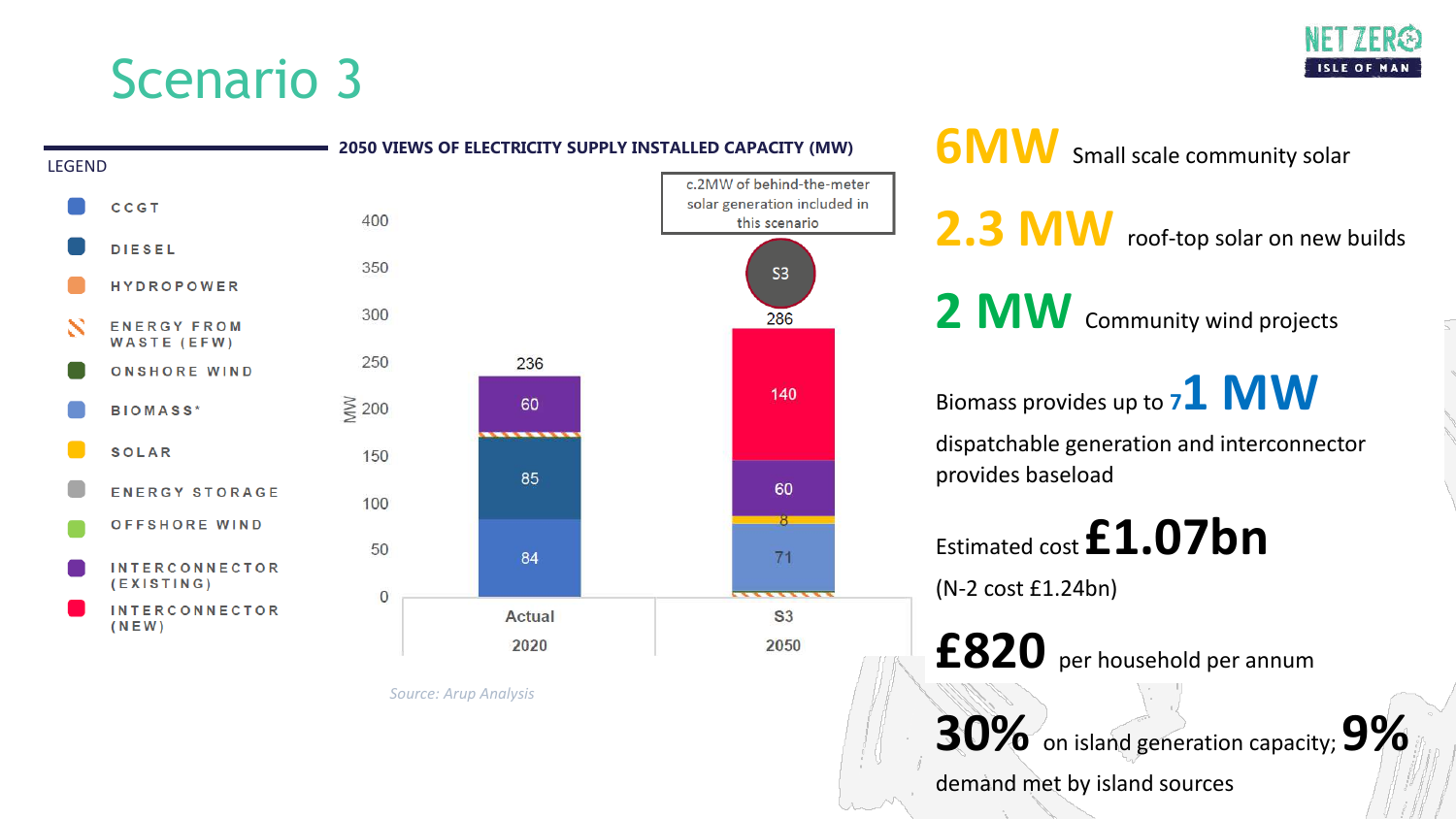

| 1000<br><b>CCGT</b><br>900<br>c.112MW of behind-the-meter<br><b>DIESEL</b><br>S4<br>solar PV included in Scenario<br>210<br>800<br>4.<br><b>HYDROPOWER</b><br>934<br>x<br><b>ENERGY FROM</b><br>700<br>60<br>WASTE (EFW)<br><b>ONSHORE WIND</b><br>94<br>600<br><b>BIOMASS*</b><br>$\geqslant$ 500<br>186<br><b>SOLAR</b><br>400<br><b>ENERGY STORAGE</b><br>(PUMPED SEAWATER)<br>117<br>300<br><b>ENERGY STORAGE</b><br>236<br>(BATTERIES)<br><b>OFFSHORE WIND</b><br>60<br>200<br>202<br><b>INTERCONNECTOR</b><br>85<br>(EXISTING)<br>100<br>INTERCONNECTOR (NEW)<br>84<br>58<br>$\circ$<br>Actual<br><b>S4</b><br>2020<br>2050 | <b>LEGEND</b> |  | 2050 VIEWS OF ELECTRICITY SUPPLY INSTALLED CAPACITY (MW) |  |  |  |  |
|-----------------------------------------------------------------------------------------------------------------------------------------------------------------------------------------------------------------------------------------------------------------------------------------------------------------------------------------------------------------------------------------------------------------------------------------------------------------------------------------------------------------------------------------------------------------------------------------------------------------------------------|---------------|--|----------------------------------------------------------|--|--|--|--|
|                                                                                                                                                                                                                                                                                                                                                                                                                                                                                                                                                                                                                                   |               |  |                                                          |  |  |  |  |
|                                                                                                                                                                                                                                                                                                                                                                                                                                                                                                                                                                                                                                   |               |  |                                                          |  |  |  |  |
|                                                                                                                                                                                                                                                                                                                                                                                                                                                                                                                                                                                                                                   |               |  |                                                          |  |  |  |  |
|                                                                                                                                                                                                                                                                                                                                                                                                                                                                                                                                                                                                                                   |               |  |                                                          |  |  |  |  |
|                                                                                                                                                                                                                                                                                                                                                                                                                                                                                                                                                                                                                                   |               |  |                                                          |  |  |  |  |
|                                                                                                                                                                                                                                                                                                                                                                                                                                                                                                                                                                                                                                   |               |  |                                                          |  |  |  |  |
|                                                                                                                                                                                                                                                                                                                                                                                                                                                                                                                                                                                                                                   |               |  |                                                          |  |  |  |  |
|                                                                                                                                                                                                                                                                                                                                                                                                                                                                                                                                                                                                                                   |               |  |                                                          |  |  |  |  |
|                                                                                                                                                                                                                                                                                                                                                                                                                                                                                                                                                                                                                                   |               |  |                                                          |  |  |  |  |
|                                                                                                                                                                                                                                                                                                                                                                                                                                                                                                                                                                                                                                   |               |  |                                                          |  |  |  |  |
|                                                                                                                                                                                                                                                                                                                                                                                                                                                                                                                                                                                                                                   |               |  |                                                          |  |  |  |  |
|                                                                                                                                                                                                                                                                                                                                                                                                                                                                                                                                                                                                                                   |               |  |                                                          |  |  |  |  |
|                                                                                                                                                                                                                                                                                                                                                                                                                                                                                                                                                                                                                                   |               |  |                                                          |  |  |  |  |
|                                                                                                                                                                                                                                                                                                                                                                                                                                                                                                                                                                                                                                   |               |  |                                                          |  |  |  |  |
|                                                                                                                                                                                                                                                                                                                                                                                                                                                                                                                                                                                                                                   |               |  |                                                          |  |  |  |  |

*Source: Arup Analysis*

**377MW** intermittent renewable capacity

**280MW** storage (including onshore marine pumped hydro) required for balancing. GB provides all baseload stabilisation through **270MW**interconnectors Estimated cost **£1.8bn\*** (N-2)

**£1379** per household per annum

**345%** on-island generation capacity; **58%** demand met by on island sources \*Excluding constrainment costs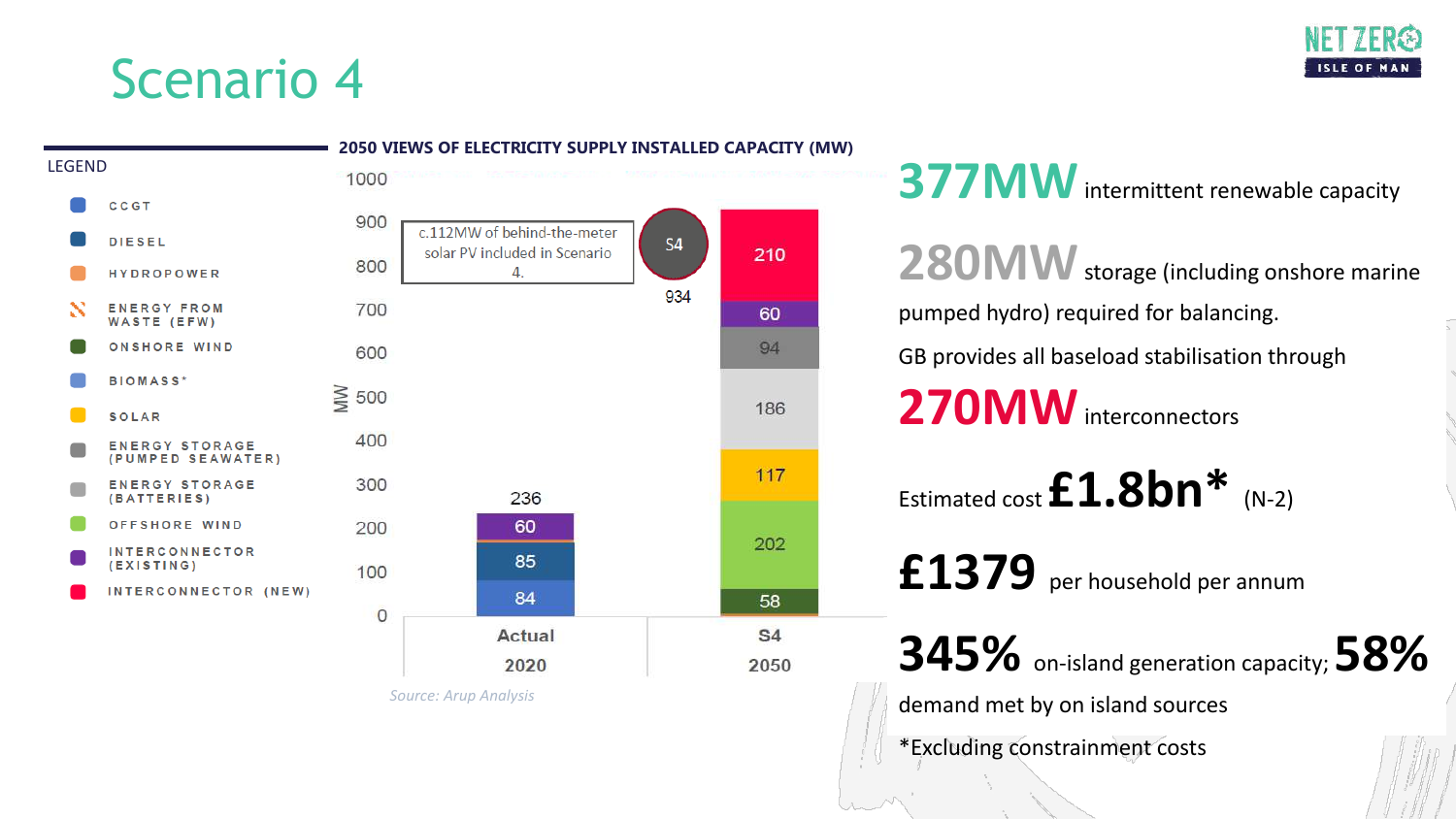

*Source: Arup Analysis*





**1440 MW** Hydrogen storage to provide up to 4h electricity generation

**150 MW** Open-cycle Hydrogen gas turbines to convert the stored Hydrogen back into electricity GB provides all baseload stabilisation through 270MW interconnectors

Estimated cost **£4.5 – 6.1bn\***(N-1+)

**£3450 – £4700** per household per annum

**954%** Island-based generation capacity.

**60 – 90%** demand met by on island sources

\*Dependent on cost of electrolysis. Excluding constrainment costs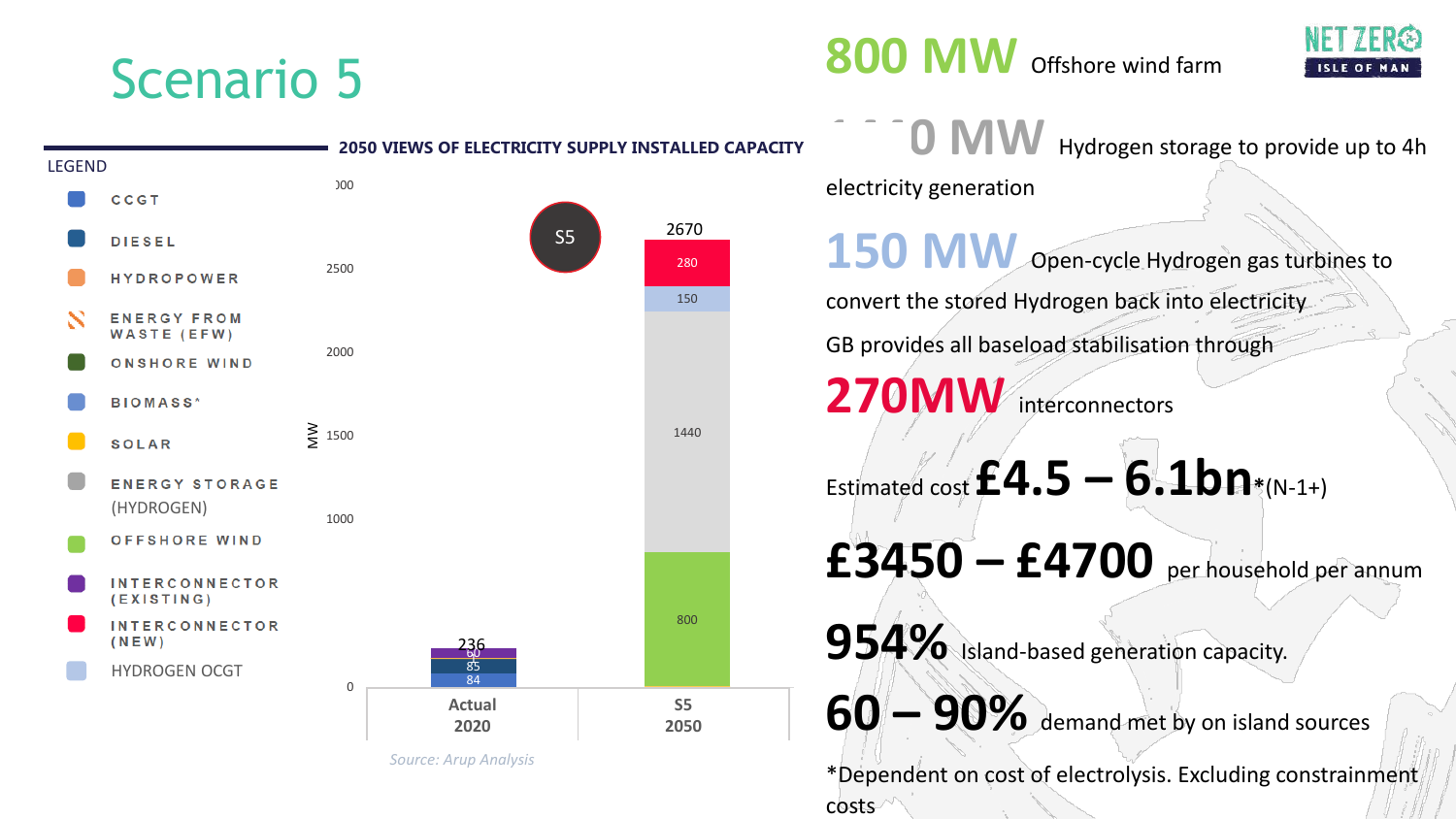# Summary



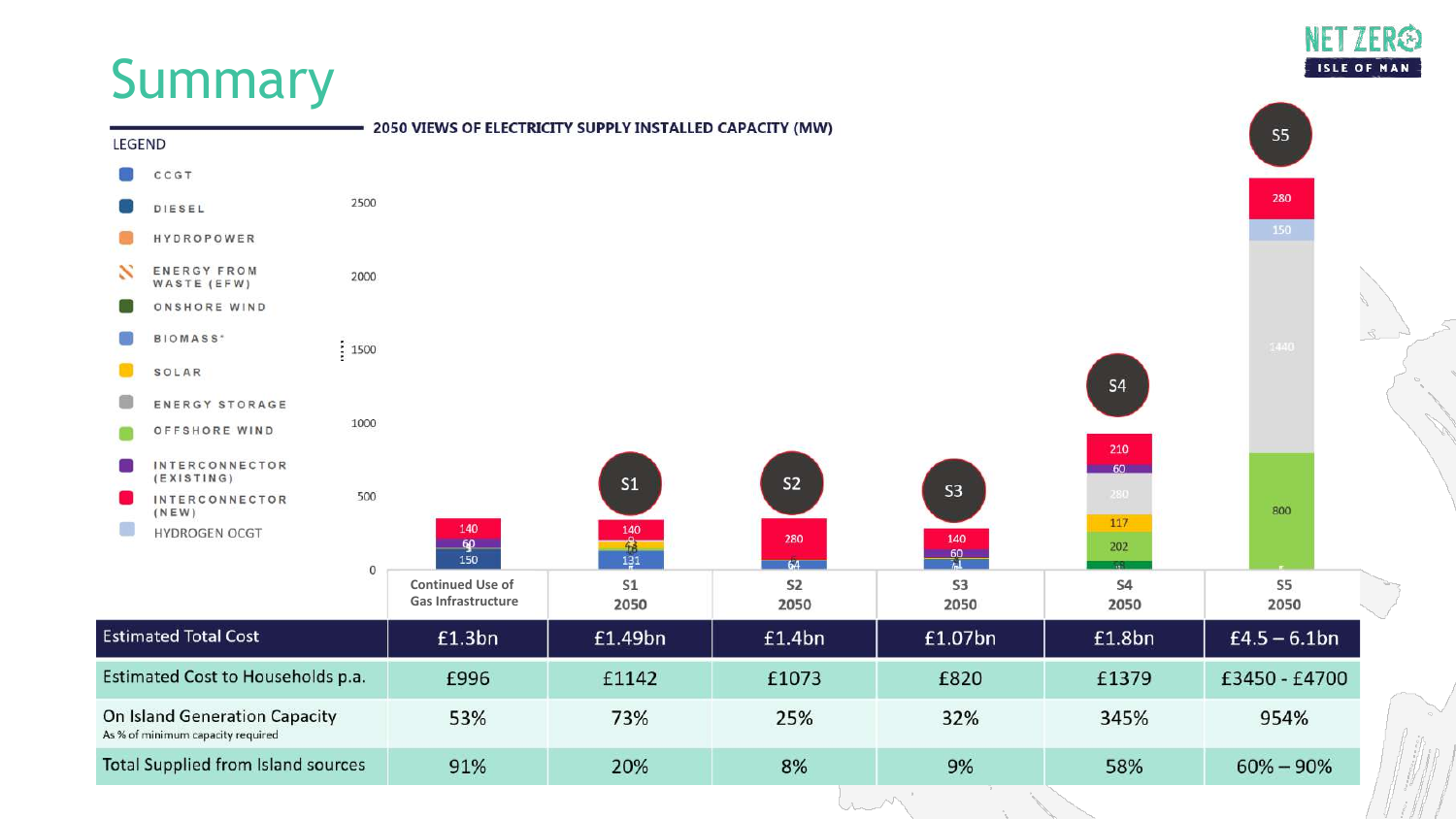

# Short-Term Emissions Reductions

- 1. A green tariff is already available for business customers, which would allow existing consumers to purchase imported renewable energy as well as energy generated on island from Sulby Hydro. The more customers that uptake this tariff, the greater the amount of electricity that would need to be imported. Greater uptake could allow this tariff to be opened up to domestic customers as well.
- 2. New businesses, which would require more electricity to operate than could be accommodated by the current network could be encouraged to go 'off-grid'; existing consumers, especially where retail units are grouped together and can 'share assets' looking to decarbonise could also adopt this approach.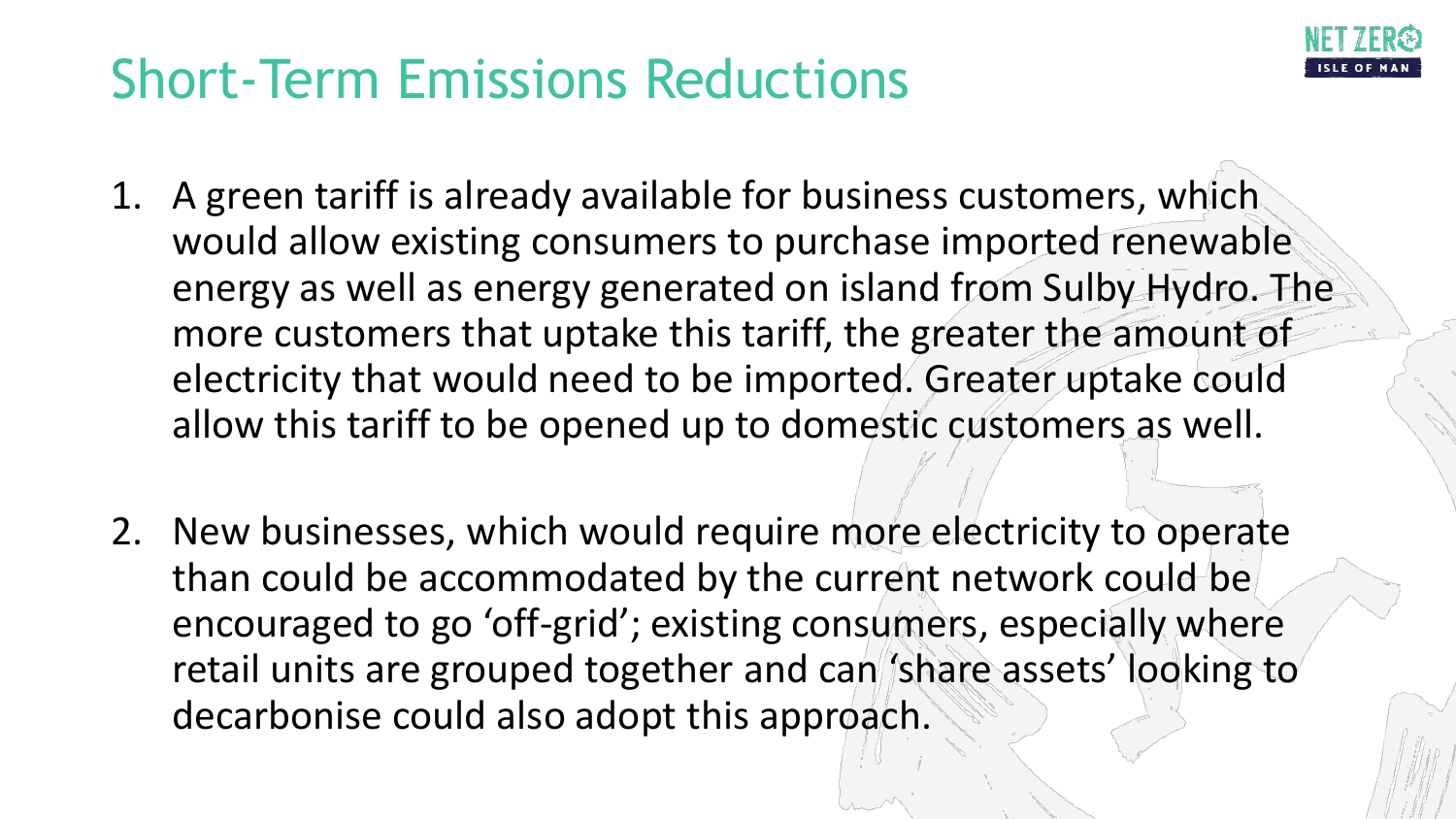# Economic Opportunities for IoM – Generation





#### **Intermittent Renewables**

- Exports to both GB and Republic of Ireland from wind and solar on island likely to be limited.
- UK and ROI are already constructing a large amount of intermittent renewables at much larger scale.
- If the Isle of Man gains access to GB's CFD market then there may be opportunity to export offshore wind directly from an offshore wind farm to GB

#### **Dispatchable Generators**

- Shortage of dispatchable generation in the UK allows the Island to export dispatchable power from the CCGT to the UK.
- Arup's scenarios show generating electricity from biomass is viable on island and off-sets high peak charges from the UK during times when the UK is short.
- Importation of sustainably-sourced biomass would allow the Island to generate electricity from biomass which could then be exported to GB.



- Both UK and RoI are predicted to become short of baseload power over the next decade.
- Opportunities for the Isle of Man to provide stabilising power to GB or ROI from a large-scale baseload power station, e.g. biomass or a small modular reactor?
- Neither option is without challenge, but likely provide the greatest potential for export. These options have not been explored in the analysis.



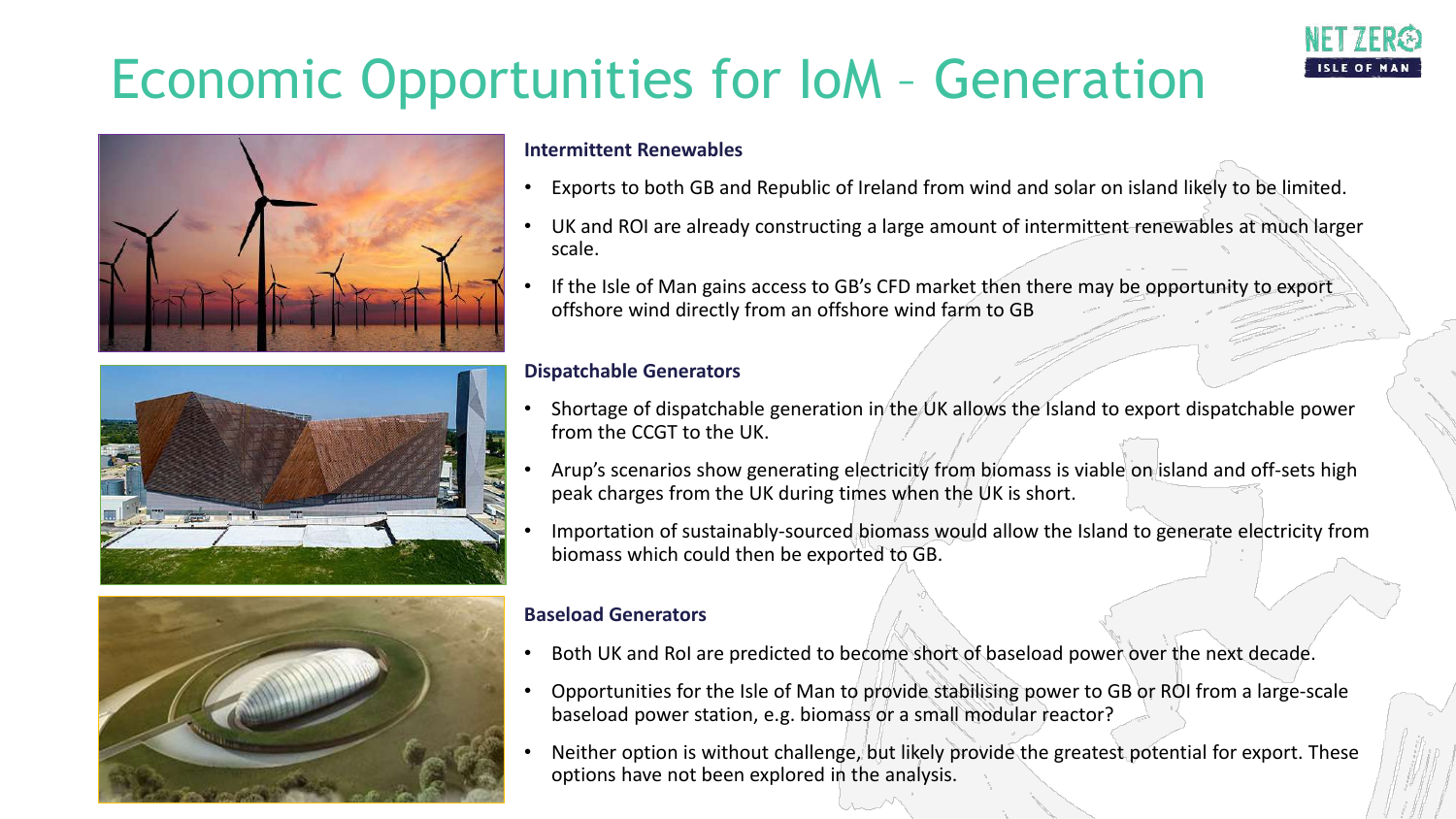# Economic Opportunities for IoM – Demand Shift



- Traditionally, electricity supply has been based around the demand curve
- Much greater capacity is required than average consumer demand to ensure peak demand can be met.
- For countries that have moved quickly with the transition, this high capacity can start to cause problems during low demand periods, especially in the case of intermittent renewables
- Instead, shifting the demand peak by changing energy consumption can avoid excess capacity
- Storage can work by increasing the demand during times of low customer demand to avoid constrainment charges. This flattens the demand profile but acts to raise the average demand. Inefficiencies in storage technologies means that excess capacity is still required.
- Some countries in Europe are making economic cases for greater storage potential e.g. Norway, Switzerland. Due to geography, these countries have fantastic potential for pumped hydro storage, which is the cheapest storage medium due to its relatively high efficiency.
- Smart networks and smart appliances instead act to reduce Peak demand and raise minimum demand to flatten the curve. These work by switching on energy intensive devices (e.g. washing machines and tumble driers) when there is low demand on the network. Alternatively electric heating (combined with storage systems) can be switched on by smart systems at low demand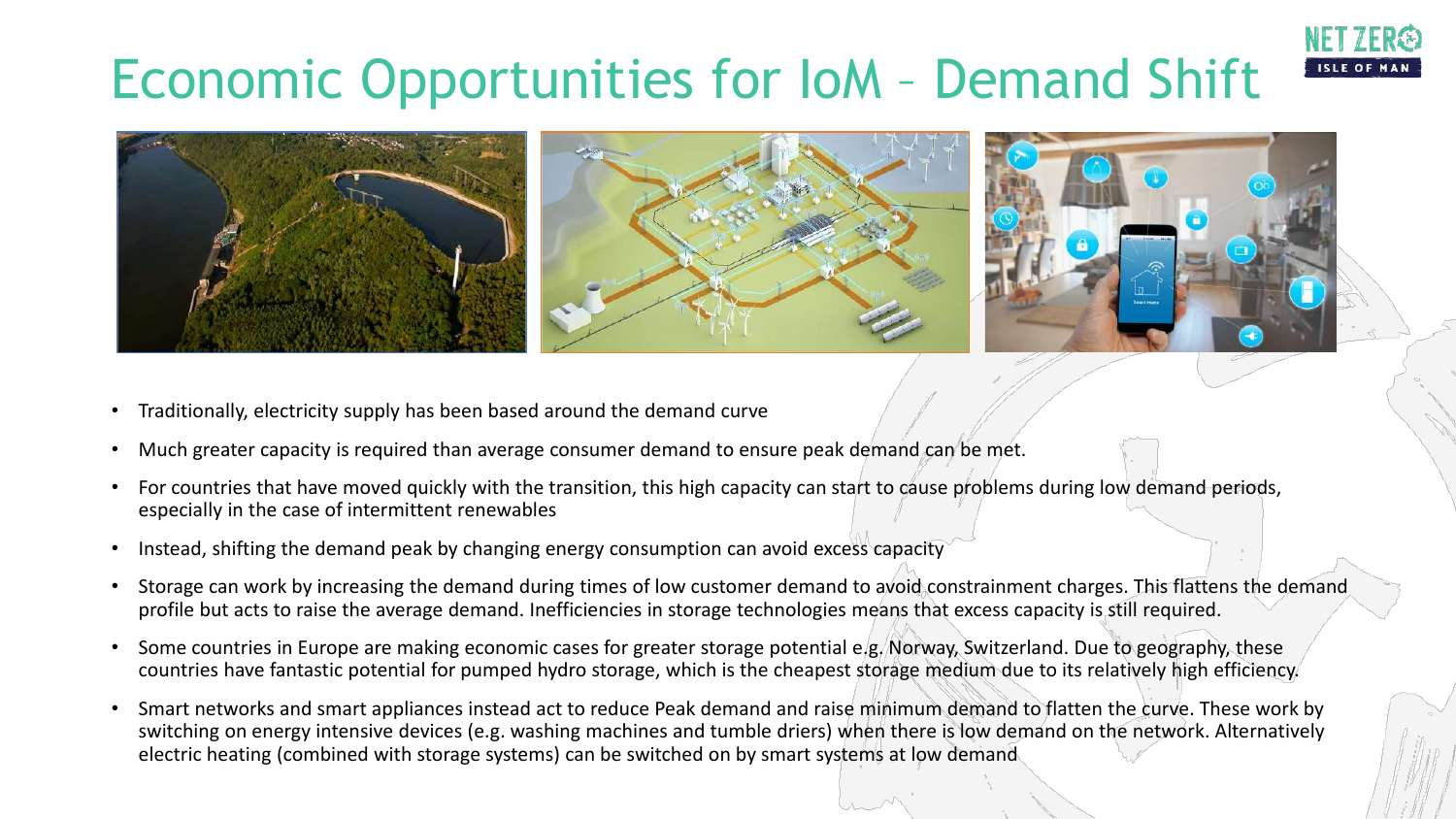### Next steps

Consult on the scenarios over the Summer, as part of 5 year climate change plan. Decision on preferred pathway to follow publication of 5 year plan in February 2022.

#### **Action:**

Carry out feasibility study for new interconnector (no regret decision)

#### **Further work:**

- Gather additional information from other strategies and smart metering roll-<br>outs
- Identify if a source of sustainable biofuel can be secured and carry out feasibility study
- Carry out Risk Assessment on resilience
- Identify private sector investment opportunities